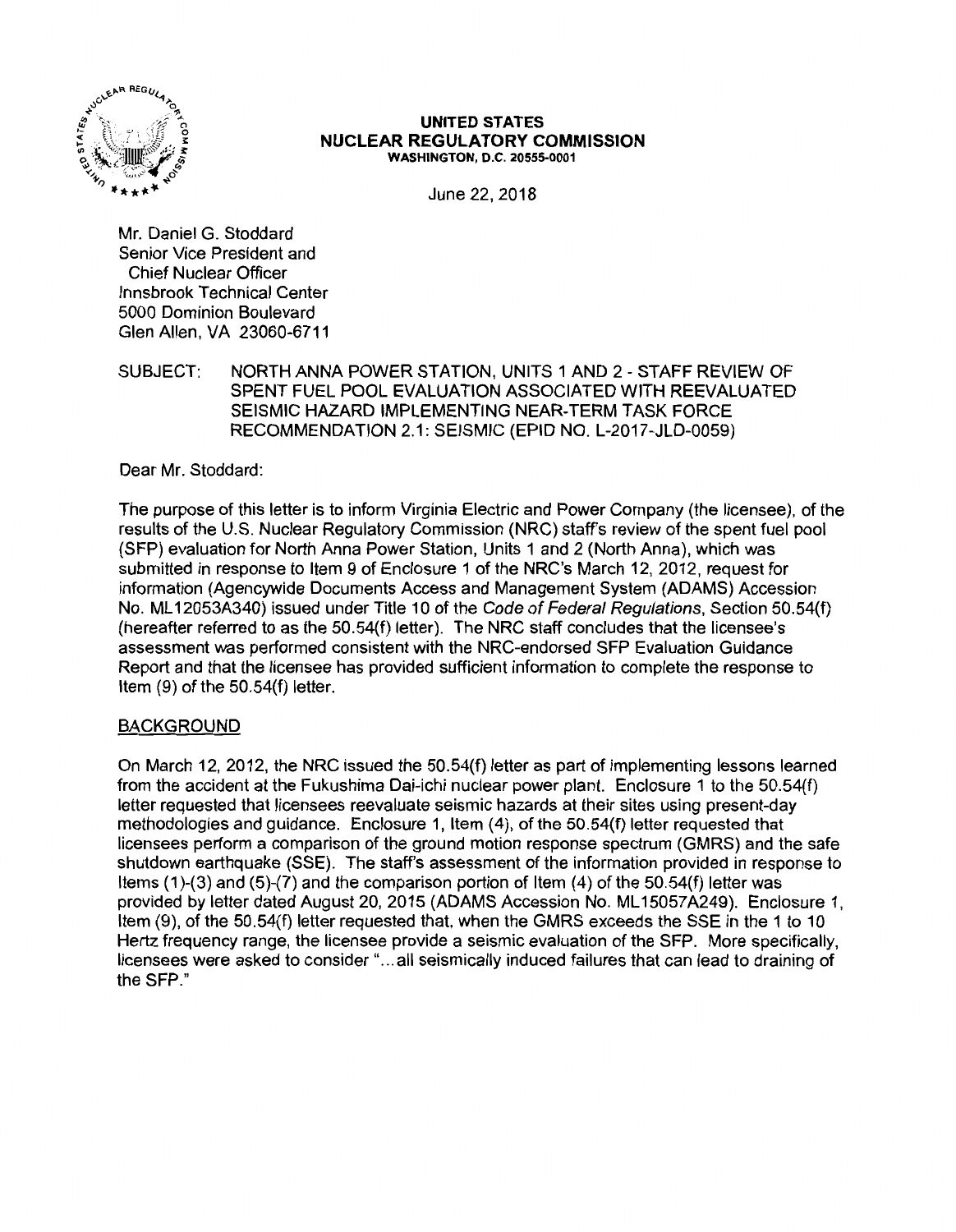By letter dated January 31, 2017 (ADAMS Accession No. ML 17031A171), the Nuclear Energy Institute (NEI) submitted the Electric Power Research Institute (EPRI) Report No. 3002009564 entitled, "Seismic Evaluation Guidance: Spent Fuel Pool Integrity Evaluation" (SFP Evaluation Guidance Report). The SFP Evaluation Guidance Report provides criteria for evaluating the seismic adequacy of an SFP to the reevaluated GMRS hazard levels. This report supplements the guidance in EPRI Report 1025287, "Seismic Evaluation Guidance: Screening, Prioritization and Implementation Details (SPID)" (ADAMS Accession No. ML 12333A 170). The NRC endorsed the SFP Evaluation Guidance Report by letter dated February 28, 2017 (ADAMS Accession No. ML 17034A408), as an acceptable method for licensees to use when responding to Item (9) in Enclosure 1 of the 50.54(f) letter.

By letter dated October 27, 2015 (ADAMS Accession No. ML 15194A015), the NRC staff stated that SFP evaluation submittals for sites with GMRS peak spectral accelerations above 0.8g were expected by December 31, 2017.

By letter dated July 6, 2017 (ADAMS Accession No. ML17177A446), the NRC issued a generic audit plan and entered into the audit process described in Office Instruction LIC-111, "Regulatory Audits," dated December 29, 2008 (ADAMS Accession No. ML082900195), to assist in the timely and efficient closure of activities associated with the 50.54(f) letter. The North Anna site was included in the list of applicable licensees. The staff used the audit process as described below during the SFP evaluation review.

## REVIEW OF LICENSEE SPENT FUEL POOL EVALUATION

By letter dated December 14, 2017 (ADAMS Accession No. ML 17354A160), the licensee submitted its SFP evaluation for North Anna. The NRC staff assessed the licensee's implementation of the SFP Evaluation Guidance Report through the completion of a reviewer checklist, which is included as an enclosure to this letter.

## TECHNICAL EVALUATION

Section 4.0 of the SFP Evaluation Guidance Report provides SFP evaluation criteria for plants with GMRS peak spectral accelerations greater than 0.8g. These criteria address SFP structural elements (e.g., floors, walls, and supports); non-structural elements (e.g., penetrations); seismically-induced SFP sloshing; and water losses due to heat-up and boil-off. Section 4.0 also provides applicability criteria that enable licensees to determine if their sitespecific conditions are within the bounds considered in developing some of the evaluation criteria in the guidance report. In its review, the staff confirmed that the SFP Evaluation Guidance Report methodology has been followed when calculating the site-specific seismic capacity of the SFP, and that North Anna's site-specific values and conditions are within the acceptable limits and bounds considered for the non-structural evaluation criteria specified in the SFP Evaluation Guidance Report.

## SPENT FUEL POOL STRUCTURAL EVALUATION

Section 4.1 of the SFP Evaluation Guidance Report provides an SFP structural evaluation approach used to demonstrate that the SFP structure is sufficiently robust for the reevaluated seismic hazard. This approach supplements the guidance in Section 7 of the SPID and follows acceptable methods used to assess the seismic capacity of structures, systems, and components (SSCs) for nuclear power plants. In short, Sections 4.1.1 and 4.1.2 describe an acceptable method for licensees to use to calculate a site-specific seismic high confidence of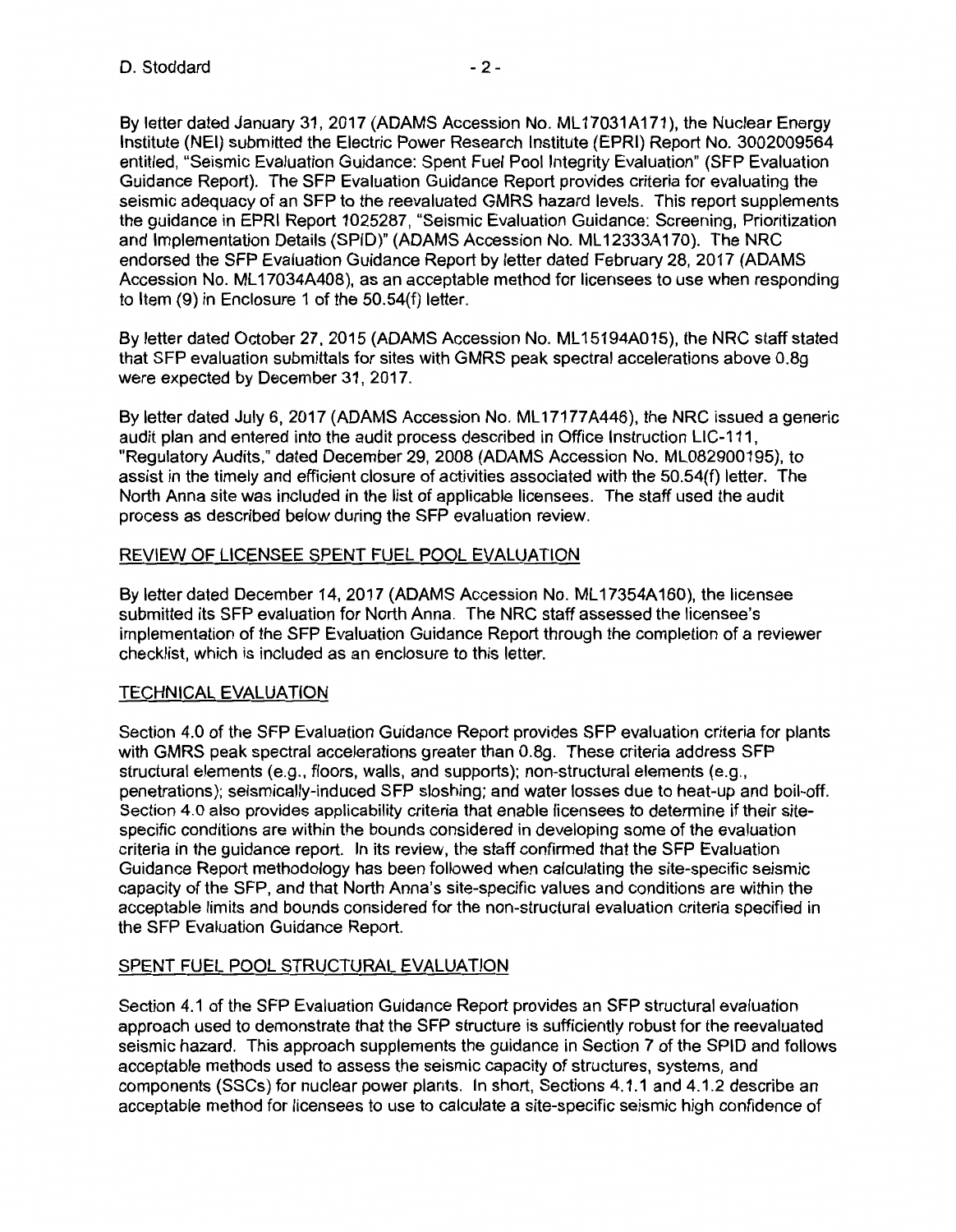low probability of failure (HCLPF) value for the SFP that is then compared to the site-specific **GMRS.** 

The licensee stated that the SFP structural evaluation approach presented in the SFP Evaluation Guidance Report is applicable and, as a part of the audit process, provided site-specific data to the NRC staff to confirm the stated results for North Anna.

As a part of the audit process, the NRC staff reviewed the information provided in calculation 1BAT35013-AQ-CAL-001, "Spent Fuel Pool Assessment," Revision 0, and Engineering Technical Evaluation ETE-CEM-20160002, "Seismic Response Spectra at Spent Fuel Pool (SFP) Locations in Fuel Building for NRC Fukushima NTTF Recommendation 2.1", Revision 0, and confirmed that the site-specific HCLPF value calculated for North Anna's SFP followed the methodology of the SFP Evaluation Guidance Report and that the HCLPF value is greater than the GMRS. The staff concludes that SFP SSCs were appropriately evaluated and that the licensee has demonstrated that there is high confidence that the SFP structure is sufficiently robust to withstand ground motions with peak spectral accelerations up to and including the peak spectral acceleration of North Anna's GMRS.

## SPENT FUEL POOL NON-STRUCTURAL EVALUATION

Section 4.2 of the SFP Evaluation Guidance Report provides criteria for evaluating the non-structural aspects of the SFP, such as piping connections, fuel gates, and anti-siphoning devices, as well as SFP sloshing and heat-up and boil-off of SFP water inventory. Additionally, page 4-11 of the SFP Evaluation Guidance Report provides a summary of the pertinent SFP non-structural parameters important to the methodology described in Section 4.2.

The licensee provided a table in its letter dated December 14, 2017, demonstrating that it followed the SFP non-structural evaluation approach presented in the SFP Evaluation Guidance Report and provided site-specific data to confirm its applicability. The staff reviewed the nonstructural information provided, which included North Anna's site-specific attributes, against the criteria described in the SFP Evaluation Guidance Report, and confirmed that the methods and conclusions are applicable to the North Anna site. Therefore, the staff concludes that the licensee adequately evaluated the non-structural considerations for SSCs whose failure could lead to potential drain-down of the SFP due to a seismic event. Further, the staff concludes that the licensee demonstrated that a potential drain-down of the SFP as a result of the reevaluated seismic hazard is unlikely.

## AUDIT REPORT

The July 6, 2017, generic audit plan describes the NRC staffs intention to issue an audit report that summarizes and documents the NRC's regulatory audit of licensee's submittals associated with reevaluated seismic hazard analyses. The NRC staffs North Anna audit was limited to the review of the calculation discussed above. An audit summary document is included as Enclosure 2 to this letter.

## **CONCLUSION**

The NRC staff reviewed the licensee's SFP evaluation report. Based on its review, the NRC staff concludes that the licensee's implementation of the SFP integrity evaluation met the criteria of the SFP Evaluation Guidance Report for North Anna and therefore, the licensee responded appropriately to Item (9) in Enclosure 1 of the 50.54(f) letter. The NRC staff further concludes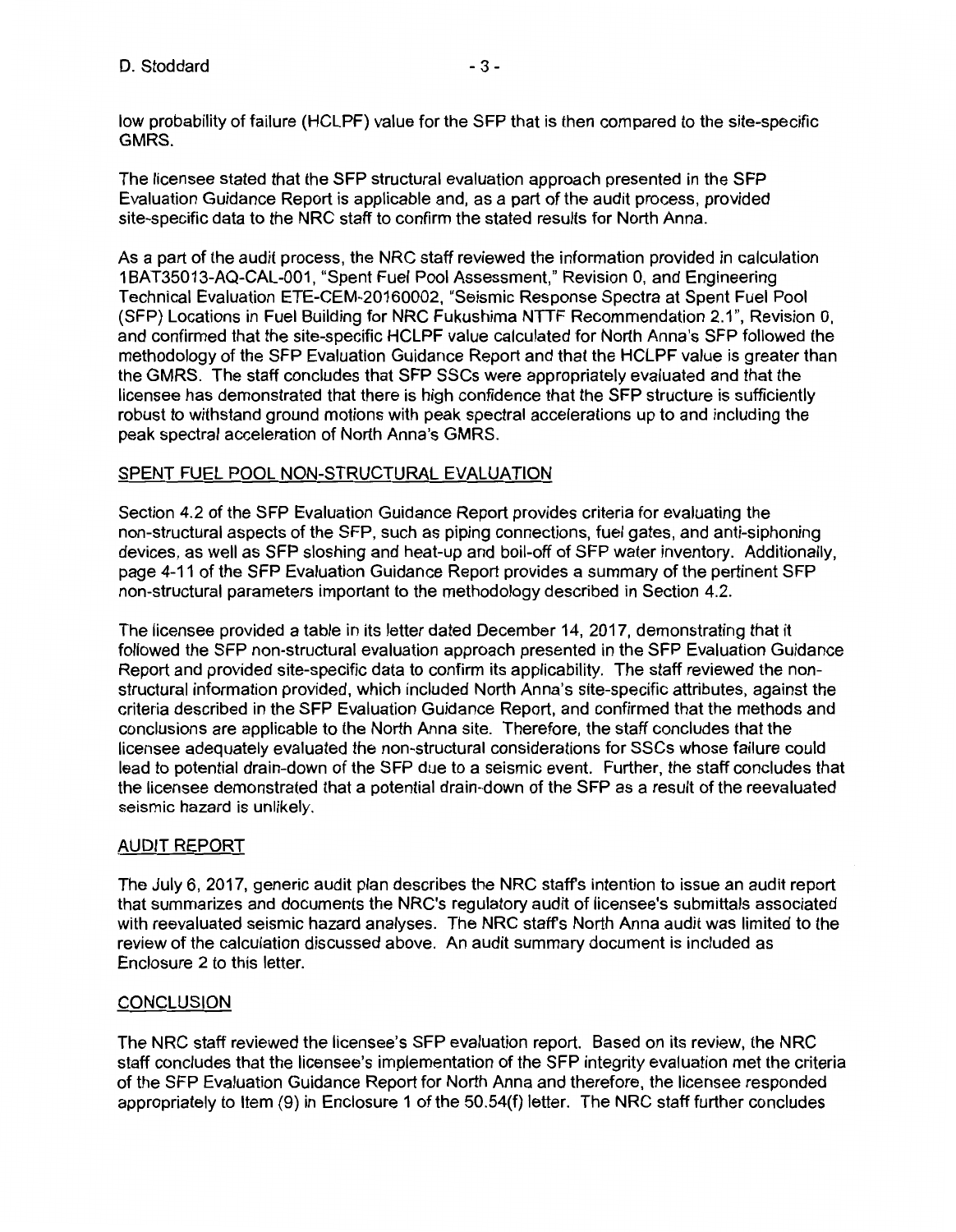If you have any questions, please contact me at (301) 415-1617 or via e-mail at Frankie.Vega@nrc.gov.

Sincerely,<br>Frankie Vega, Project Manager

Beyond-Design-Basis Management Branch Division of Licensing Projects Office of Nuclear Reactor Regulation

Docket Nos. 50-338 and 50-339

Enclosures:

- 1. Technical Review Checklist
- 2. NRC Staff Audit Summary

cc w/encls: Distribution via Listserv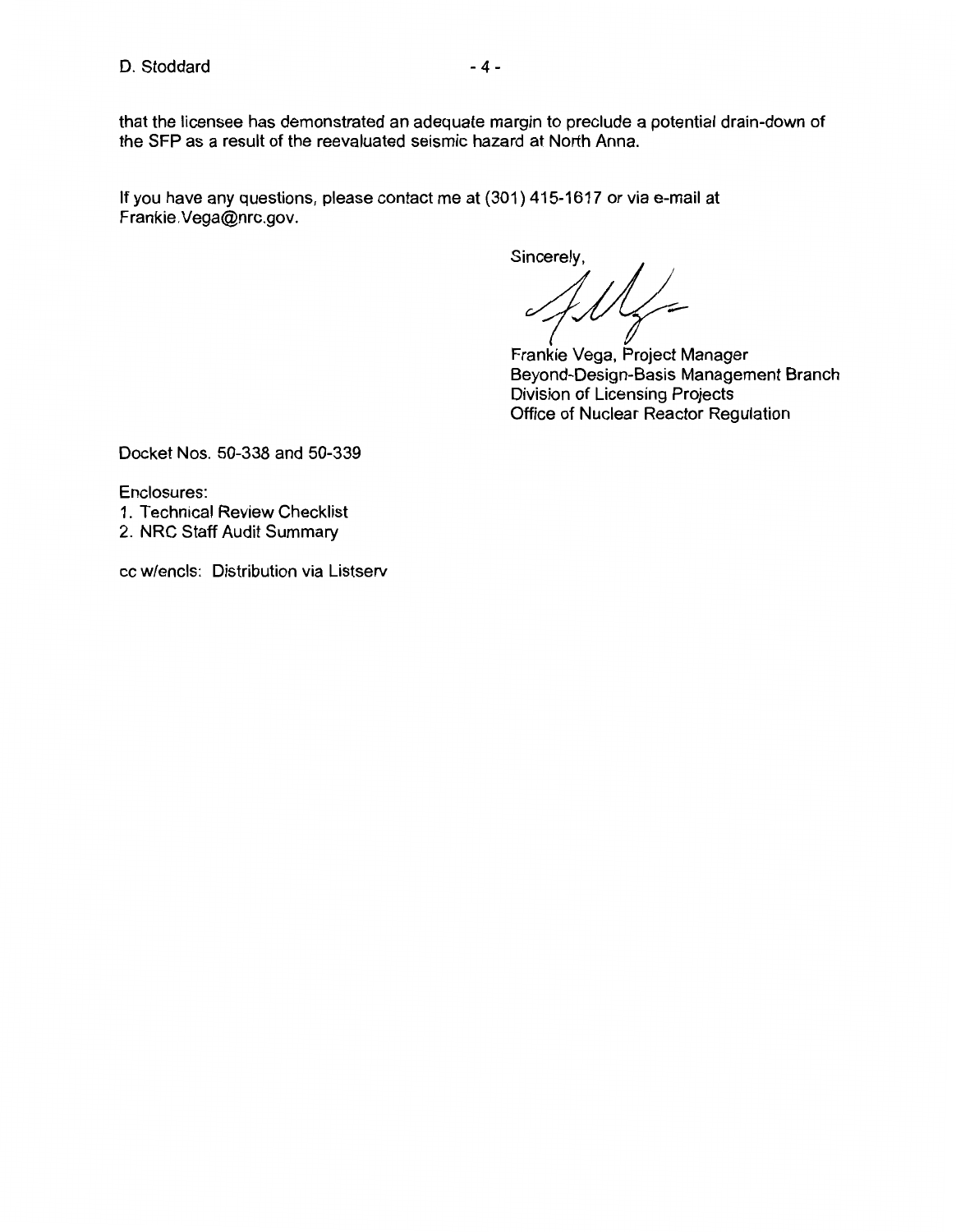### TECHNICAL REVIEW CHECKLIST BY THE OFFICE OF NUCLEAR REACTOR REGULATION RELATED TO SPENT FUEL POOL EVALUATIONS FOR HIGH GROUND MOTION RESPONSE SPECTRUM SITES IMPLEMENTING NEAR-TERM TASK FORCE RECOMMENDATION 2.1 SEISMIC NORTH ANNA POWER STATION, UNITS 1 AND 2 DOCKET NOS. 50-338 AND 50-339

### BACKGROUND

By letter dated March 12, 2012 (Agencywide Documents Access and Management System (ADAMS) Accession No. ML 12053A340), the U.S. Nuclear Regulatory Commission (NRC) issued a request for information to all power reactor licensees and holders of construction permits in active or deferred status, under Title 10 of the Code of Federal Regulations (10 CFR), Section 50.54(f) (hereafter referred to as the "50.54(f) letter"). Enclosure 1 of the 50.54(f) letter requests addressees to reevaluate the seismic hazard at their site using present-day methods and guidance for licensing new nuclear power plants, and identify actions to address or modify, as necessary, plant components affected by the reevaluated seismic hazards. Enclosure 1, Item (4), of the 50.54(f) letter requested that licensees perform a comparison of the ground motion response spectrum (GMRS) with the safe shutdown earthquake (SSE). Enclosure 1, Item (9), requests that, when the GMRS exceeds the SSE in the 1 to 10 Hertz (Hz) frequency range, a seismic evaluation be made of the spent fuel pool (SFP). More specifically, plants were asked to consider all seismically induced failures that can lead to draining of the SFP.

Additionally, by letter dated January 31, 2017 (ADAMS Accession No. ML17031A171), the Nuclear Energy Institute (NEI) submitted the Electric Power Research Institute (EPRI) Report No. 3002009564 entitled, "Seismic Evaluation Guidance: Spent Fuel Pool Integrity Evaluation" (SFP Evaluation Guidance Report). The SFP Evaluation Guidance Report supports the completion of SFP evaluations for sites with reevaluated seismic hazard exceedance in the 1 to 1 O Hz frequency range. The NRC endorsed the SFP Evaluation Guidance Report by letter dated February 28, 2017 (ADAMS Accession No. ML 17034A408), as an acceptable method for licensees to use when responding to Item (9) in Enclosure 1 of the 50.54(f) letter. Licensee deviations from the SFP Evaluation Guidance should be discussed in their SFP evaluation submittal.

By letter dated December 14, 2017 (ADAMS Accession No. ML 17354A160), Virginia Electric and Power Company (the licensee), provided an SFP report in response to Enclosure 1, Item (9), of the 50.54(f) letter for North Anna Power Station, Units 1 and 2 (North Anna). The NRC staff performed its review of the licensee's submittal to assess whether the licensee responded appropriately to Item (9) in Enclosure 1 of the 50.54(f) letter. The NRC staff evaluated whether the SFP Evaluation Guidance Report methodology had been followed when calculating the sitespecific seismic capacity of the SFP, and that North Anna's site-specific values and conditions are within the acceptable limits and bounds considered for the non-structural evaluation criteria specified in the SFP Evaluation Guidance Report. The NRC staff also confirmed that the requested information in response to Item (9) of the 50.54(f) letter was provided.

A review checklist was used for consistency and efficiency. The application of this staff review is limited to the SFP evaluation as part of the seismic review as part of the Near-Term Task Force (NTTF) Recommendation 2.1.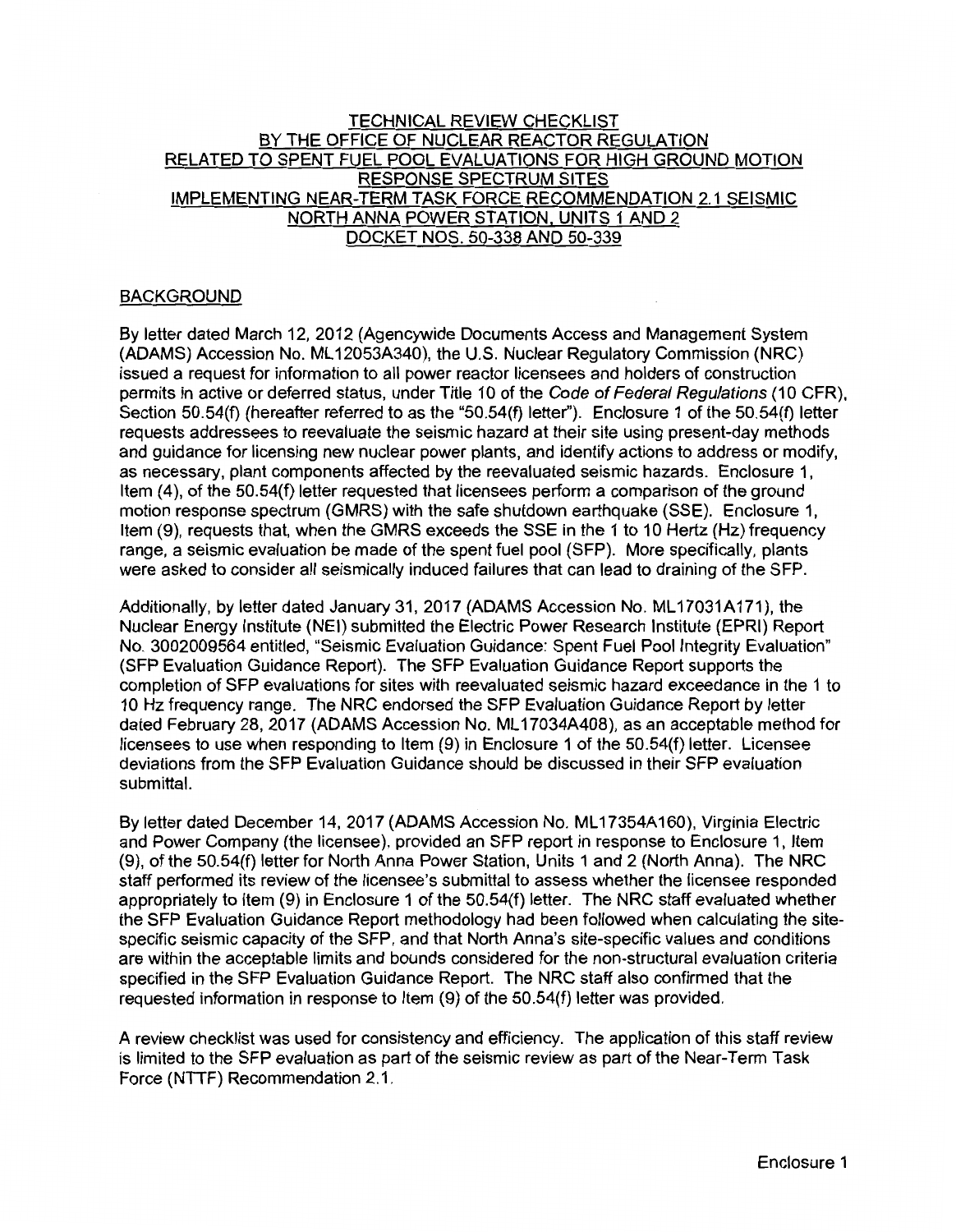## **NTTF Recommendation 2.1 Spent Fuel Pool Evaluations Technical Review Checklist for North Anna Power Station, Units 1 and 2**

# **Site Parameters:**

# /. **Site-Specific GMRS**

| The licensee:                                                                                                                                                                                                                                                                                                                                                                                                                                                                                                                                                        |     |
|----------------------------------------------------------------------------------------------------------------------------------------------------------------------------------------------------------------------------------------------------------------------------------------------------------------------------------------------------------------------------------------------------------------------------------------------------------------------------------------------------------------------------------------------------------------------|-----|
| Used the site-specific GMRS hazard, consistent with the<br>٠<br>information in the Seismic Hazard and Screening Report (SHSR)<br>or its update, that was evaluated and accepted in the NRC staff<br>assessment when calculating the SFP high confidence of low<br>probability of failure (HCLPF) value.                                                                                                                                                                                                                                                              | Yes |
| Notes from the reviewer:                                                                                                                                                                                                                                                                                                                                                                                                                                                                                                                                             |     |
| 1. The NRC staff reviewed the licensee's calculation 1BAT35013-AQ-CAL-001, "Spent<br>Fuel Pool Assessment," Revision 0, and Engineering Technical Evaluation ETE-CEM-<br>20160002, "Seismic Response Spectra at Spent Fuel Pool (SFP) Locations in Fuel<br>Building for NRC Fukushima NTTF Recommendation 2.1," Revision 0, as a part of the<br>audit process for North Anna. The staff notes that the calculation derives seismic<br>input values for the Fuel Building from other seismic input values that were ultimately<br>generated by the NRC-accepted GMRS. |     |
| Deviation(s) or Deficiency(ies), and Resolution:                                                                                                                                                                                                                                                                                                                                                                                                                                                                                                                     |     |
| No deviations or deficiencies were identified.                                                                                                                                                                                                                                                                                                                                                                                                                                                                                                                       |     |
| The NRC staff concludes that:                                                                                                                                                                                                                                                                                                                                                                                                                                                                                                                                        |     |
| The licensee's derivation of the Fuel Building In-Structure<br>Response Spectra (ISRS) was generated using input motions<br>based on GMRS demands. The staff considers this as reasonable<br>for the purposes of this calculation.                                                                                                                                                                                                                                                                                                                                   |     |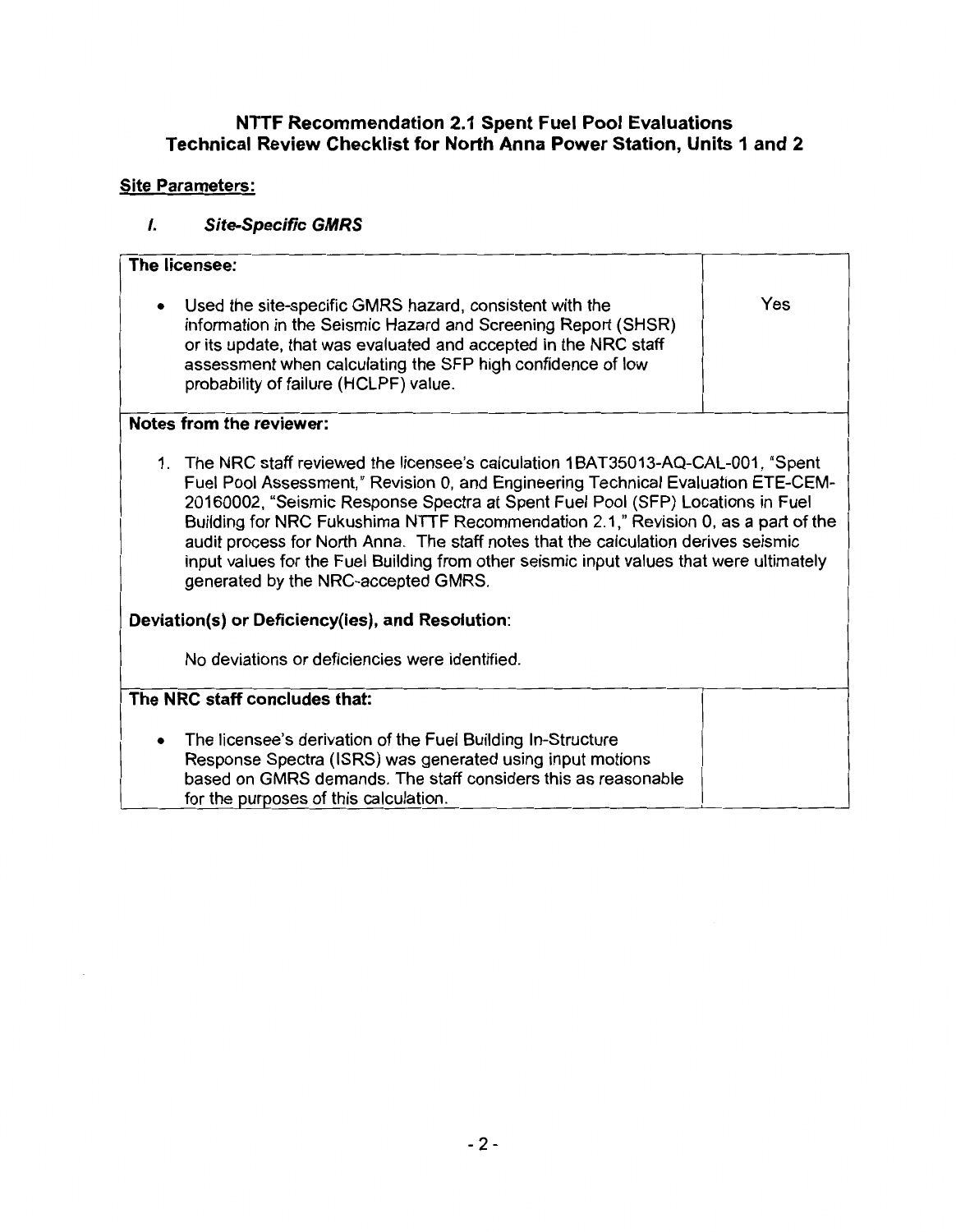## **Structural Parameters:**

## II. **Seismic Design of the SFP Structure**

| The licensee:                                                                                                                                                                                                                                                                                                                                                                                                                                                                                                                           |     |
|-----------------------------------------------------------------------------------------------------------------------------------------------------------------------------------------------------------------------------------------------------------------------------------------------------------------------------------------------------------------------------------------------------------------------------------------------------------------------------------------------------------------------------------------|-----|
| Performed site-specific calculations to demonstrate that the limiting<br>$\bullet$<br>SFP HCLPF capacity value is greater than the peak spectral<br>acceleration of the site-specific GMRS.                                                                                                                                                                                                                                                                                                                                             | Yes |
| Notes from the reviewer:                                                                                                                                                                                                                                                                                                                                                                                                                                                                                                                |     |
| 1. The NRC staff confirmed that the licensee followed the methodology described in the<br>SFP Evaluation Guidance Report in calculation 1BAT35013-AQ-CAL-001, Revision 0,<br>to calculate an SFP HCLPF capacity. The resulting HCLPF value is greater than the<br>site-specific GMRS; therefore, it is reasonable to conclude that the SFP has sufficient<br>capacity to withstand a seismic event at least up to the GMRS without failure that<br>would lead to a rapid draindown.<br>Deviation(s) or Deficiency(ies), and Resolution: |     |
| No deviations or deficiencies were identified.                                                                                                                                                                                                                                                                                                                                                                                                                                                                                          |     |
|                                                                                                                                                                                                                                                                                                                                                                                                                                                                                                                                         |     |
| The NRC staff concludes that:                                                                                                                                                                                                                                                                                                                                                                                                                                                                                                           |     |
| The SFP has sufficient capacity to withstand a seismic event at<br>$\bullet$<br>least up to the GMRS without failure that would lead to a rapid<br>draindown.                                                                                                                                                                                                                                                                                                                                                                           |     |

## Ill. **SFP Structure Included in the Civil Inspection Program Performed in Accordance with Maintenance Rule**

| The licensee:                                                                                                                                                                                                                                                          |     |  |
|------------------------------------------------------------------------------------------------------------------------------------------------------------------------------------------------------------------------------------------------------------------------|-----|--|
| Stated that the SFP structure is included in the Civil Inspection<br>$\bullet$<br>Program performed in accordance with Maintenance Rule (10 CFR<br>$50.65$ ).                                                                                                          | Yes |  |
| Notes from the reviewer:                                                                                                                                                                                                                                               |     |  |
| 1. The licensee stated that the Fuel Building, which contains the SFP structure, is<br>included in the North Anna Civil Inspection Program. Final Safety Analysis Report<br>(FSAR) Section 18.2.6 "Civil Engineering Structural Inspection" describes this<br>program. |     |  |
| Deviation(s) or Deficiency(ies), and Resolution:                                                                                                                                                                                                                       |     |  |
| No deviations or deficiencies were identified.                                                                                                                                                                                                                         |     |  |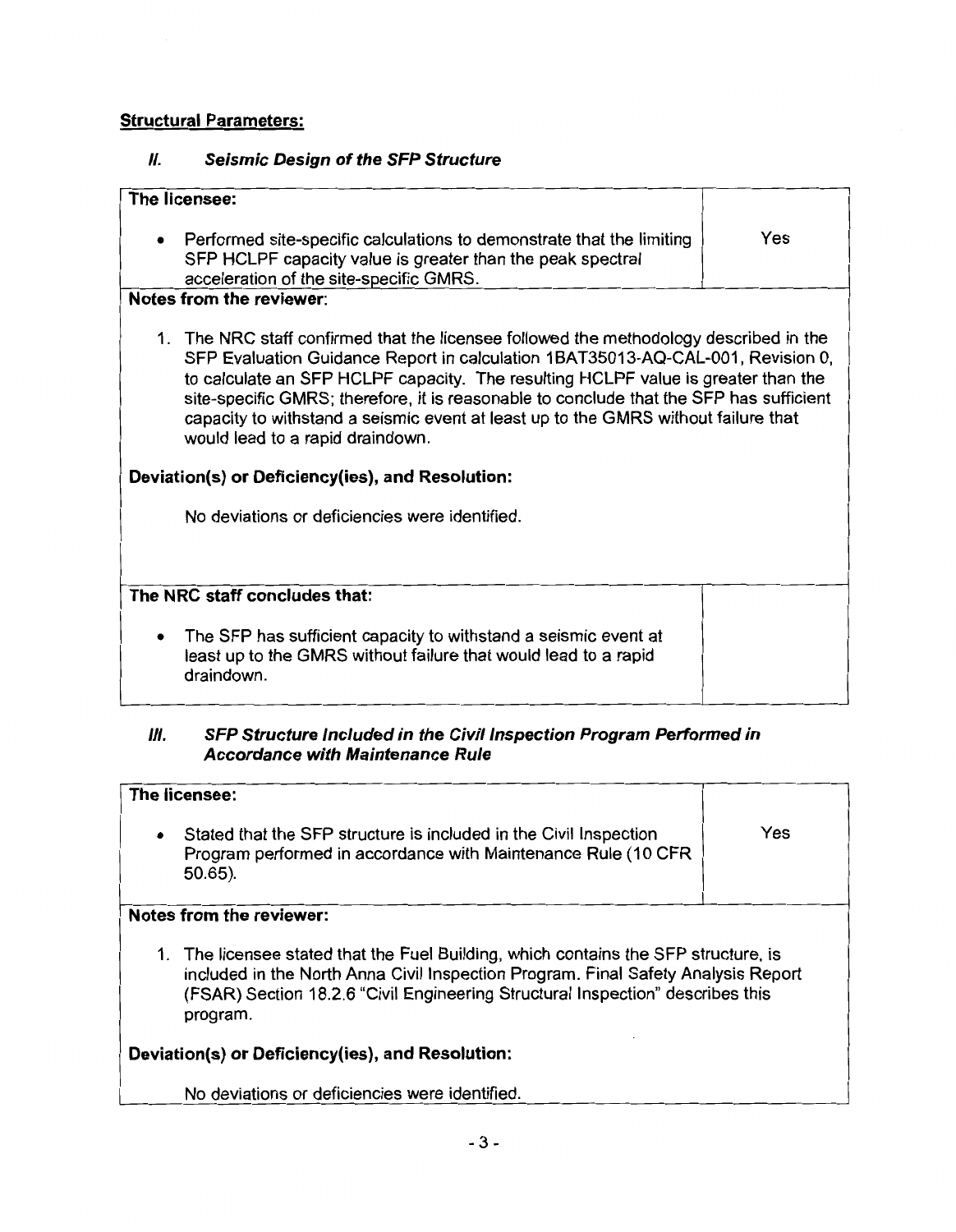| The NRC staff concludes that:                                                                                                  |  |
|--------------------------------------------------------------------------------------------------------------------------------|--|
| The SFP structure is included in the Civil Inspection Program<br>performed in accordance with Maintenance Rule (10 CFR 50.65). |  |

## **Non-Structural Parameters:**

# **IV. Applicability of Piping Evaluation**

| The licensee:                                                                                                                                                                                                                                                                                                                                                                                   |     |
|-------------------------------------------------------------------------------------------------------------------------------------------------------------------------------------------------------------------------------------------------------------------------------------------------------------------------------------------------------------------------------------------------|-----|
| Stated that there are no penetrations attached to the SFP more<br>$\bullet$<br>than 6 feet (ft.) below the normal level water surface.                                                                                                                                                                                                                                                          | Yes |
| Notes from the reviewer:                                                                                                                                                                                                                                                                                                                                                                        |     |
| 1. The licensee stated that the SFP water level is elevation 289 ft. 10 in. and that the<br>lowest penetration through the SFP liner is approximately 285 ft. 9in. The staff<br>reviewed FSAR Section 9.1.3.3.3 "Spent-Fuel Pit Water Leakage Control" and<br>confirmed that there are no piping penetrations attached to the SFP pool more than 6<br>ft. below the normal level water surface. |     |
| Deviation(s) or Deficiency(ies), and Resolution:                                                                                                                                                                                                                                                                                                                                                |     |
| No deviations or deficiencies were identified.                                                                                                                                                                                                                                                                                                                                                  |     |
|                                                                                                                                                                                                                                                                                                                                                                                                 |     |
| The NRC staff concludes that:                                                                                                                                                                                                                                                                                                                                                                   |     |
| There are no piping penetrations attached to the SFP more than 6<br>ft. below the surface of the water.                                                                                                                                                                                                                                                                                         |     |

# **V. Ductile Behavior of SFP Gates**

|           | The licensee:                                                                                                                                                                                                                        |     |
|-----------|--------------------------------------------------------------------------------------------------------------------------------------------------------------------------------------------------------------------------------------|-----|
| $\bullet$ | Stated that the SFP gate is constructed from a ductile material (e.g.<br>aluminum or stainless steel alloys).                                                                                                                        | Yes |
|           | Notes from the reviewer:                                                                                                                                                                                                             |     |
|           | 1. The licensee stated that the SFP gates are constructed of Type 304 stainless steel<br>material. This is consistent with the materials specified in the SFP Evaluation<br>Guidance Report to ensure ductile behavior of the gates. |     |
|           | the states of Ballace and so the participation of the state of the state of the state of the state of the state                                                                                                                      |     |

## **Deviation(s) or Deficiency(ies), and Resolution:**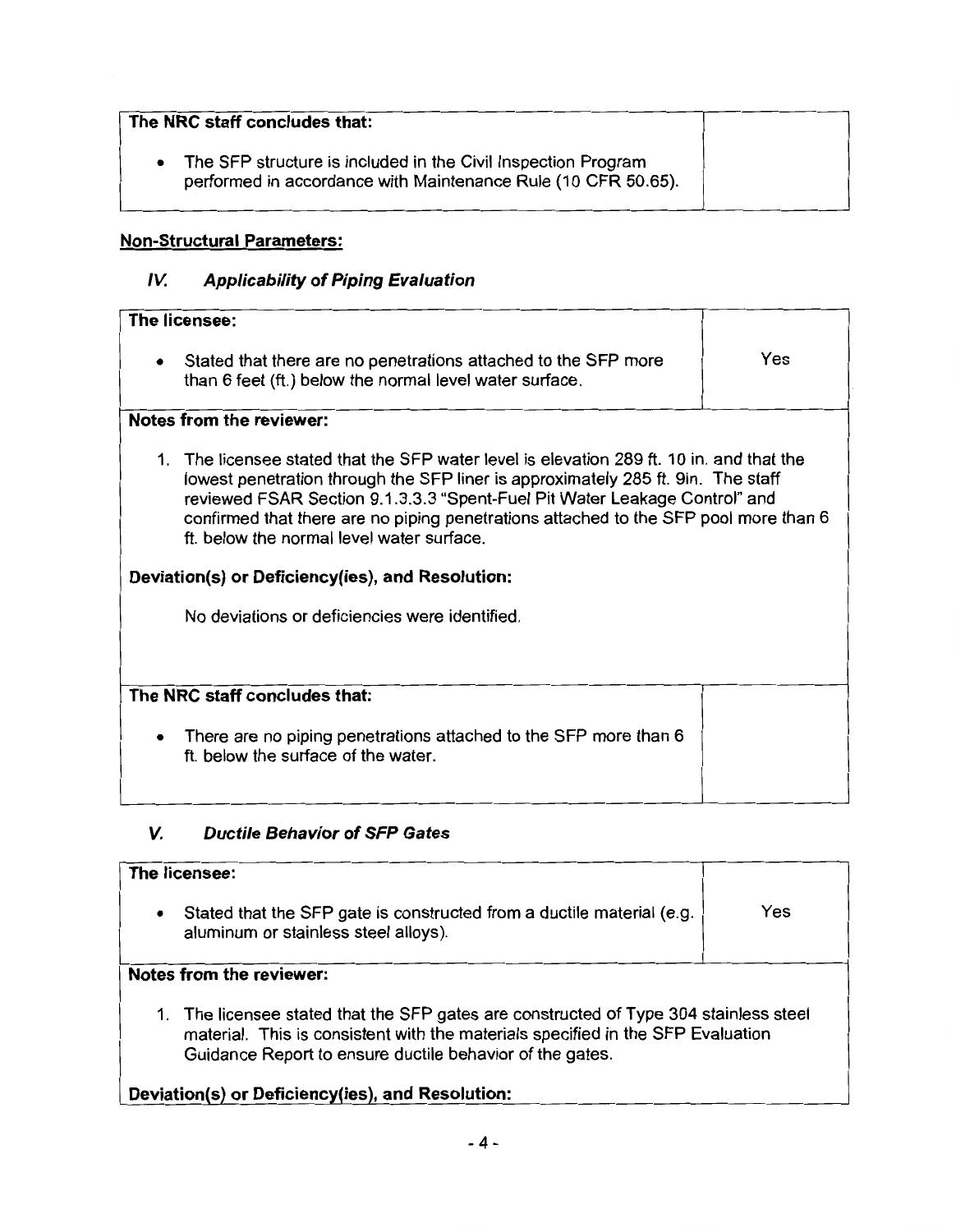|           | No deviations or deficiencies were identified.                                                                      |  |  |  |
|-----------|---------------------------------------------------------------------------------------------------------------------|--|--|--|
|           | The NRC staff concludes that:                                                                                       |  |  |  |
| $\bullet$ | The SFP gates are constructed from a material expected to exhibit<br>ductile behavior under higher seismic demands. |  |  |  |

## **VI. Siphoning Evaluation**

# **The licensee:**  Stated that anti-siphoning devices are installed on piping systems  $\overline{y}$  Yes that could lead to siphoning inventory from the SFP. • In cases where anti-siphoning devices were not included on the **N/A**  applicable piping, a description documenting the evaluation performed to determine the seismic adequacy of the piping is provided. Stated that the piping of the SFP cooling system cannot lead to rapid **Yes** drain down due to siphoning. • Stated that no anti-siphoning devices are attached to 2" or smaller piping with extremely large extended operators. Yes • Provided a seismic adequacy evaluation, in accordance with NP-6041, for cases where active siphoning devices are attached to **N/A**  2" or smaller piping with extremely large extended operators. **Notes from the reviewer:**  1. The licensee stated that siphoning of significant amounts of water is prevented by either passive anti-siphoning devices or the elevation of the piping open ends within the pool. The staff verified that the FSAR supports this statement (FSAR Section 9.1.3.3). **Deviation(s) or Deficiency(ies), and Resolution:**  No deviations or deficiencies were identified. **The NRC staff concludes that:**  • Anti-siphoning devices exist in applicable piping systems that could  $\blacksquare$  Yes lead to siphoning water from the SFP. • Piping of the SFP cooling system is not likely to lead to rapid Yes draindown due to siphoning. No active anti-siphoning devices are attached to 2" or smaller piping | Yes with extremely large extended operators.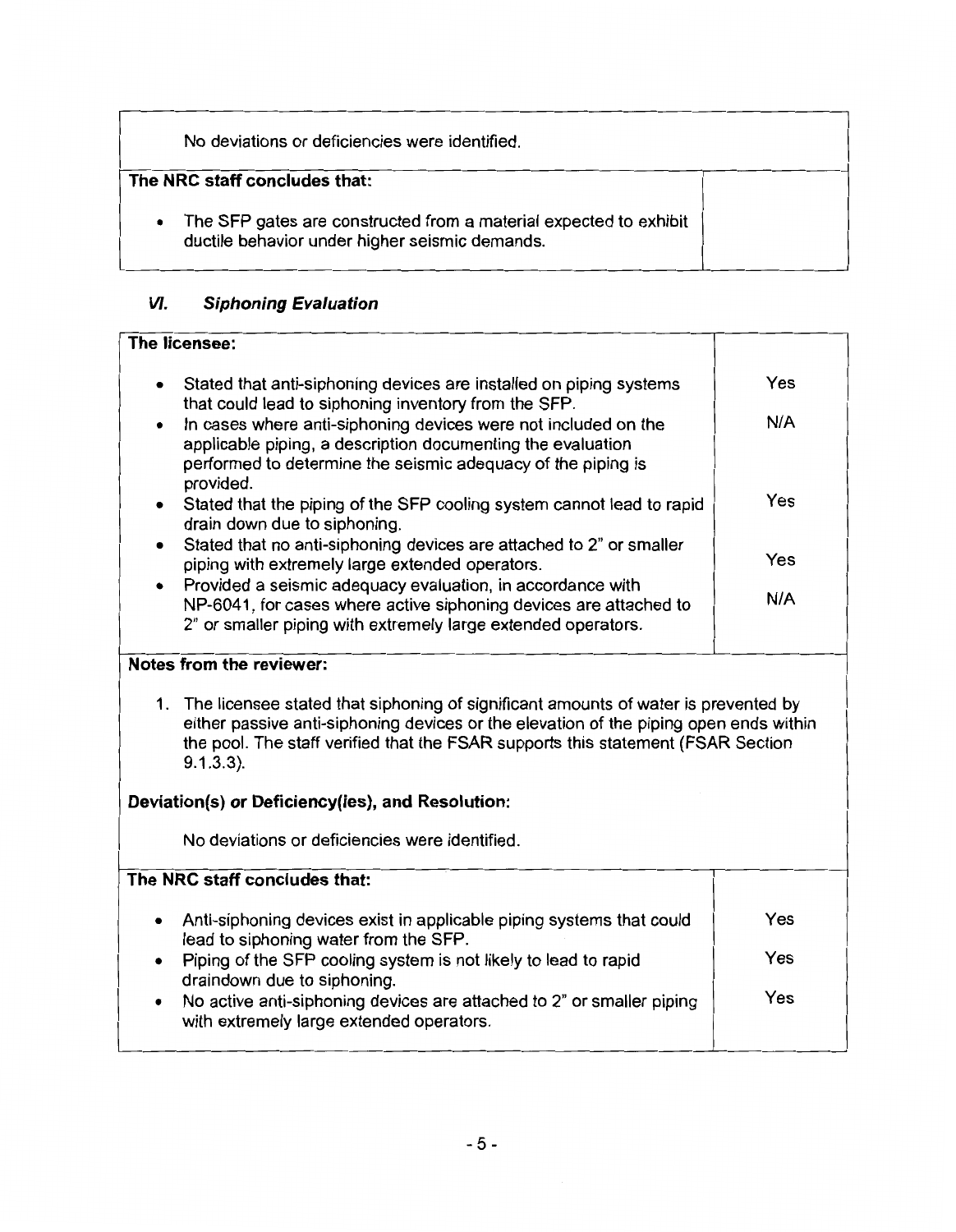# **VII. Sloshing Evaluation**

| The licensee:                                                                                                                                                                                                        |            |
|----------------------------------------------------------------------------------------------------------------------------------------------------------------------------------------------------------------------|------------|
| Specified the SFP dimensions (length, width, and depth).<br>Specified that the SFP dimensions are bounded by the dimensions<br>specified in the report (i.e., SFP length and width <125ft.; SFP<br>depth $>36$ ft.). | Yes<br>Yes |
| Notes from the reviewer:                                                                                                                                                                                             |            |
| 1. SFP dimensions (FSAR Section 3.8.1.1.4)<br>$SFP$ Length $-60$ ft.<br>$SFP$ Width $-29$ ft.<br>$SFP$ Depth $-40$ ft. 6 in.                                                                                         |            |
| Deviation(s) or Deficiency(ies), and Resolution:                                                                                                                                                                     |            |
| No deviations or deficiencies were identified.                                                                                                                                                                       |            |
| The NRC staff concludes that:                                                                                                                                                                                        |            |
| SFP dimensions are bounded by the dimensions specified in the<br>report (i.e., SFP length and width <125 ft.; SFP depth >36ft.).                                                                                     | Yes        |

# **VIII. Evaporation Evaluation**

| The licensee:                                                                                                                                                                                                                                                                                             |                          |
|-----------------------------------------------------------------------------------------------------------------------------------------------------------------------------------------------------------------------------------------------------------------------------------------------------------|--------------------------|
| Provided the surface area of the plant's SFP.<br>Stated that the surface area of the plant's SFP is greater than<br>500 ft <sup>2</sup><br>Provided the licensed reactor core thermal power.<br>٠<br>Stated that the reactor core thermal power is less than 4,000<br>megawatt thermal $(MW_t)$ per unit. | Yes<br>Yes<br>Yes<br>Yes |
| Notes from the reviewer:                                                                                                                                                                                                                                                                                  |                          |
| 1. Surface area of pool = $1,740$ ft <sup>2</sup><br>2. Reactor thermal power = $2,940$ MW <sub>t</sub> (FSAR Section 1.1)                                                                                                                                                                                |                          |
| Deviation(s) or Deficiency(ies), and Resolution:                                                                                                                                                                                                                                                          |                          |
| No deviations or deficiencies were identified.                                                                                                                                                                                                                                                            |                          |
| The NRC staff concludes:                                                                                                                                                                                                                                                                                  |                          |
| The surface area of the plant's SFP is greater than 500 ft <sup>2</sup> .                                                                                                                                                                                                                                 | Yes                      |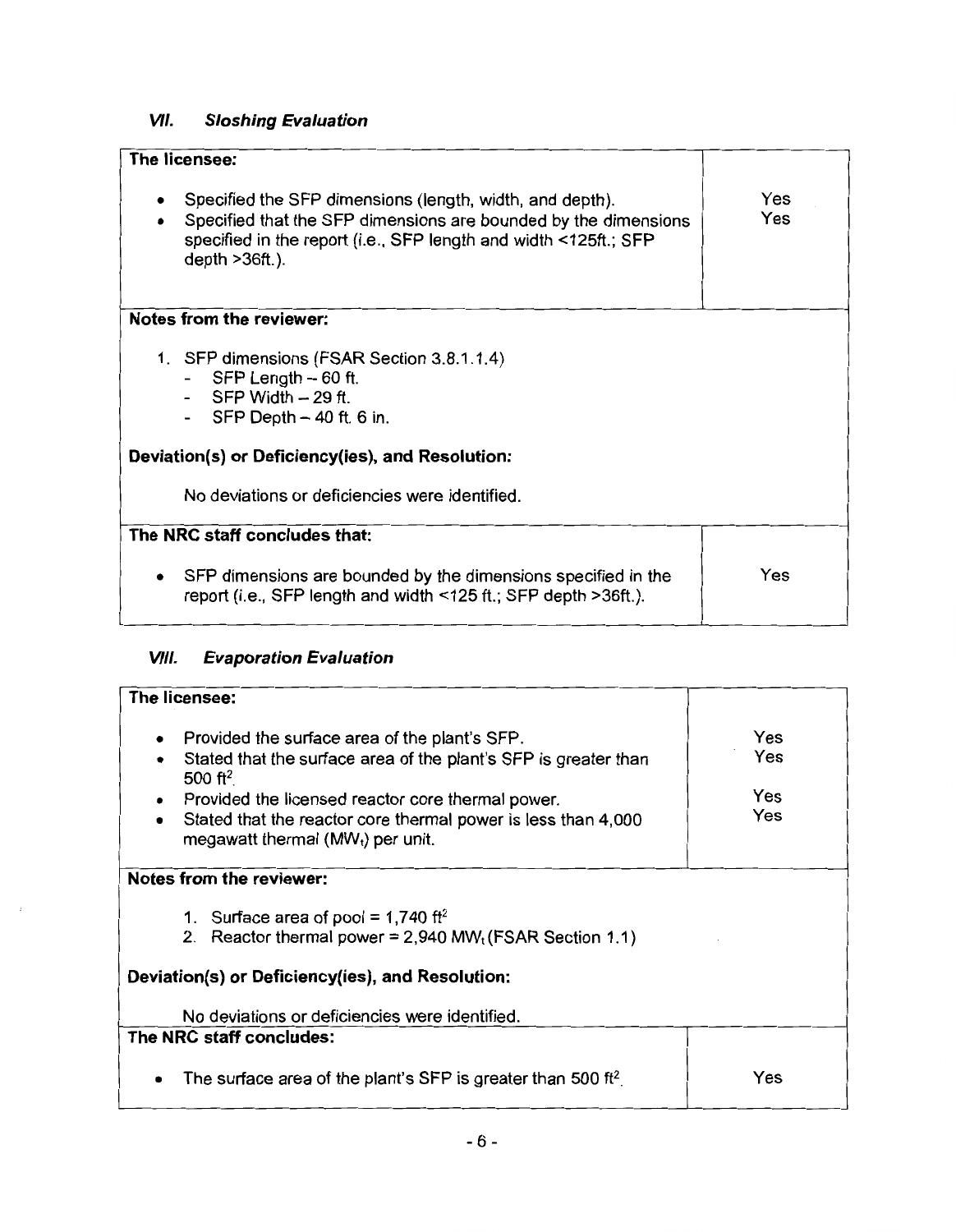| • The reactor core thermal power is less than 4,000 MW <sub>t</sub> per unit. | Yes |
|-------------------------------------------------------------------------------|-----|
|                                                                               |     |

## **Conclusions:**

The NRC staff reviewed the licensee's SFP evaluation report. Based on its review, the NRC staff concludes that the SFP Evaluation Guidance Report methodology has been followed when calculating the site-specific seismic capacity of the SFP, and that North Anna's site-specific values and conditions are within the acceptable limits and bounds considered for the nonstructural evaluation criteria specified in the SFP Evaluation Guidance Report. Therefore, the licensee responded appropriately to Item (9) in Enclosure 1 of the 50.54(f) letter. The NRC staff further concludes that the licensee has demonstrated an adequate margin to preclude a potential drain-down of the SFP as a result of the reevalutaed seismic hazard at North Anna.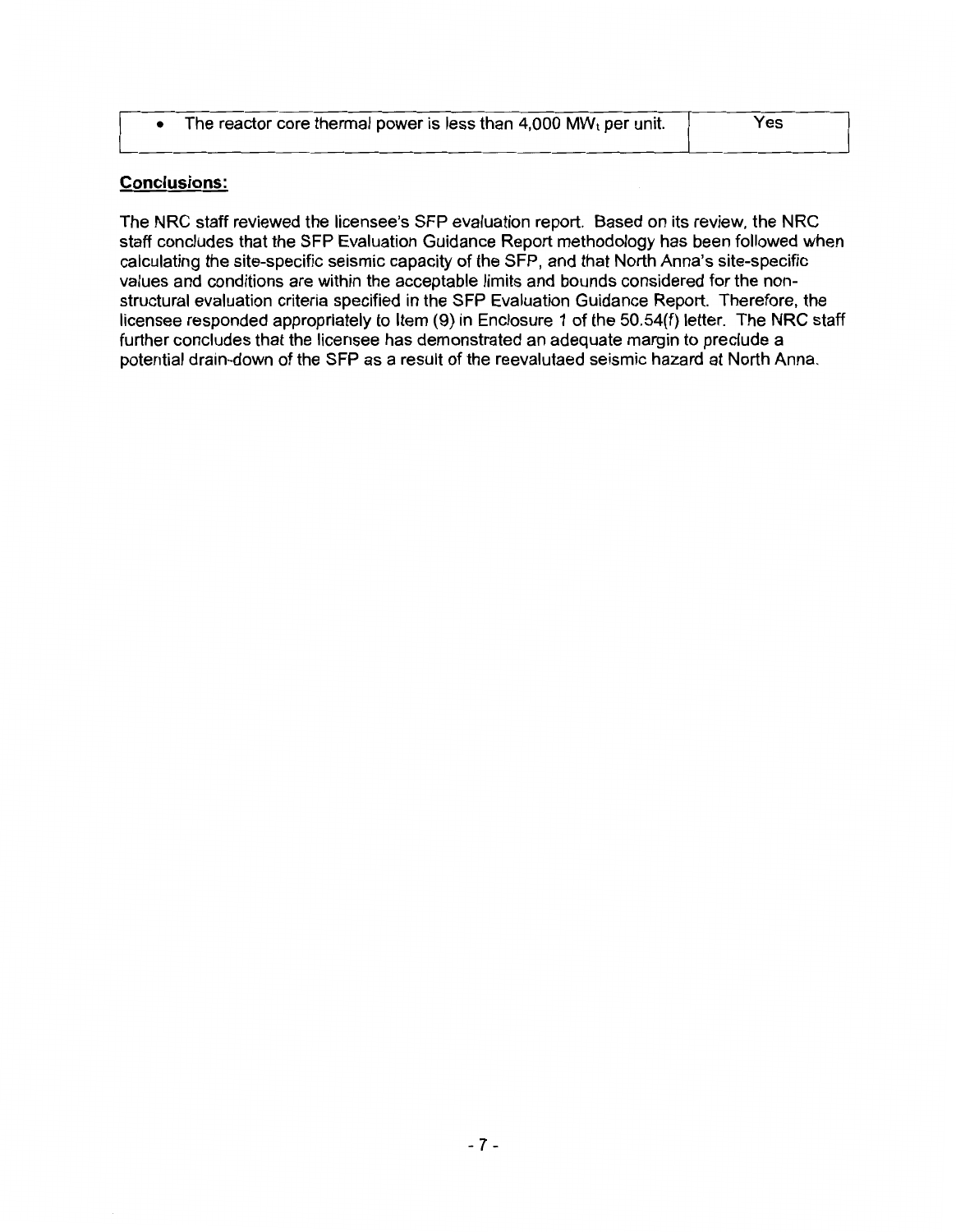## NORTH ANNA POWER STATION, UNITS 1 AND 2

## SPENT FUEL POOL EVALUATION ASSOCIATED WITH REEVALUATED SEISMIC HAZARD

## IMPLEMENTING NEAR-TERM TASK FORCE RECOMMENDATION 2.1: SEISMIC

## (EPID L-2017-JLD-0059)

## BACKGROUND AND AUDIT BASIS

By letter dated March 12, 2012 (Agencywide Documents Access and Management System (ADAMS) Accession No. ML 12053A340), the U.S. Nuclear Regulatory Commission (NRC) issued a request for information under Title 10 of the Code of Federal Regulations (10 CFR), Section 50.54(f) (hereafter referred to as the 50.54(f) letter). Enclosure 1 to the 50.54(f) letter requested that licensees reevaluate the seismic hazards for their sites using present-day methods and regulatory guidance used by the NRC staff when reviewing applications for early site permits and combined licenses.

By letter dated October 27, 2015 (ADAMS Accession No. ML 15194A015), the NRC made a determination of which licensees were to perform: ( 1) a seismic probabilistic risk assessment (SPRA), (2) limited scope evaluations, or (3) no further actions based on a comparison of the reevaluated seismic hazard and the site's design-basis earthquake. {Note: Some plant-specific changes regarding whether an SPRA was needed or limited scope evaluations were needed at certain sites have occurred since the issuance of the October 27, 2015, letter.)

By letter dated July 6, 2017 (ADAMS Accession No. ML17177A446), the NRC issued a generic audit plan and entered into the audit process described in Office Instruction LIC-111, "Regulatory Audits," dated December 29, 2008 (ADAMS Accession No. ML082900195), to assist in the timely and efficient closure of activities associated with the 50.54(f) letter. North Anna Power Station, Units 1 and 2 {North Anna) was included in the list of applicable licensees.

## REGULATORY AUDIT SCOPE AND METHODOLOGY

The areas of focus for the regulatory audit are the information contained in the spent fuel pool (SFP) evaluation submittal and all associated and relevant supporting documentation used in the development of the SFP evaluation including, but not limited to, methodology, process information, calculations, computer models, etc.

### AUDIT ACTIVITIES

The North Anna audit took place at the NRC Headquarters in Rockville, MD, beginning on July 6, 2017 and ending in June 15, 2018. Licensee personnel participated remotely, via email, from their respective offices. A list of the licensee staff and NRC staff that participated in the audit is contained in Table 1.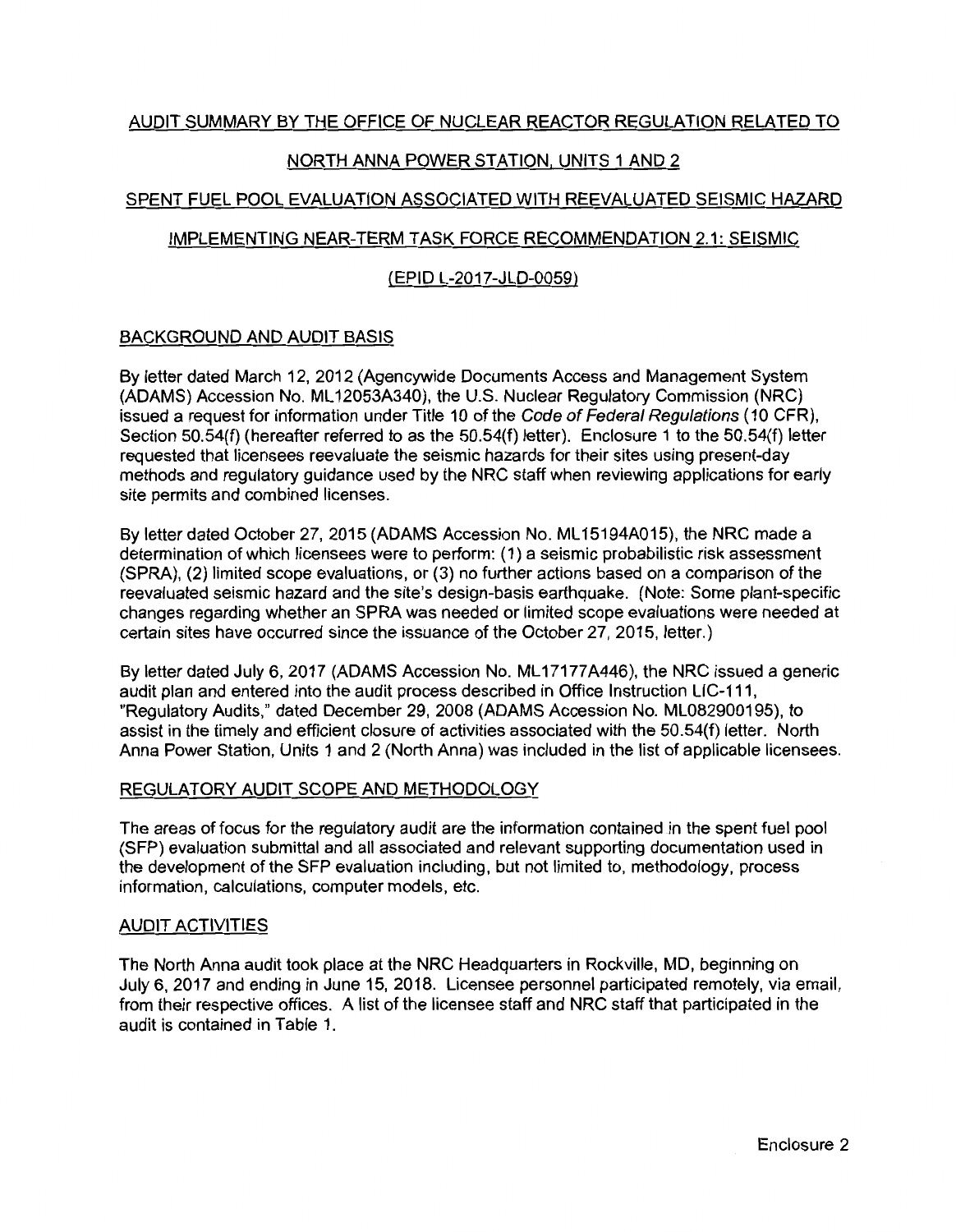### **Table 1**

| <b>NRC Staff</b>   |                        | <b>Licensee Staff</b> |                                      |
|--------------------|------------------------|-----------------------|--------------------------------------|
| Name               | Title                  | Name                  | Title                                |
| <b>Brett Titus</b> | Sr. Project Manager    | Diane Aitken          | <b>Nuclear Regulatory</b><br>Affairs |
| Frankie Vega       | <b>Project Manager</b> |                       |                                      |

On April 26, 2018, the NRC staff requested, via email, that the licensee upload the calculation that was performed to determine the high confidence low probability of failure (HCLPF) value for the SFP onto the licensee's ePortal (electronic reading room). The licensee uploaded calculation 1BAT35013-AQ-CAL-001, "Spent Fuel Pool Assessment," Revision 0, onto the ePortal on April 30, 2018.

On June 13, 2018, the NRC staff requested, via email, that the licensee upload the calculation that was performed to develop the ISRS at various locations on the SFP. The licensee uploaded Engineering Technical Evaluation ETE-CEM-20160002, "Seismic Response Spectra at Spent Fuel Pool (SFP) Locations in Fuel Building for NRC Fukushima NTTF Recommendation 2.1, Revision 0, onto the ePortal on June 15, 2018, as requested by the NRC staff.

#### DOCUMENTS AUDITED

1 BAT35013-AQ-CAL-001, "Spent Fuel Pool Assessment," Revision O

Engineering Technical Evaluation ETE-CEM-20160002, "Seismic Response Spectra at Spent Fuel Pool (SFP) Locations in Fuel Building for NRC Fukushima NTTF Recommendation 2.1, Revision 0

### OPEN ITEMS AND REQUEST FOR INFORMATION

Following the review of the SFP ISRS and HCLPF calculations, there were no open items identified by the NRC staff that required proposed closure paths, and there were no requests for information discussed or planned to be issued.

#### DEVIATIONS FROM AUDIT PLAN

There were no deviations from the July 6, 2017, generic audit plan.

#### AUDIT CONCLUSION

The issuance of this document, containing the staff's review of the SFP evaluation submittal, concludes the SFP audit process for North Anna.